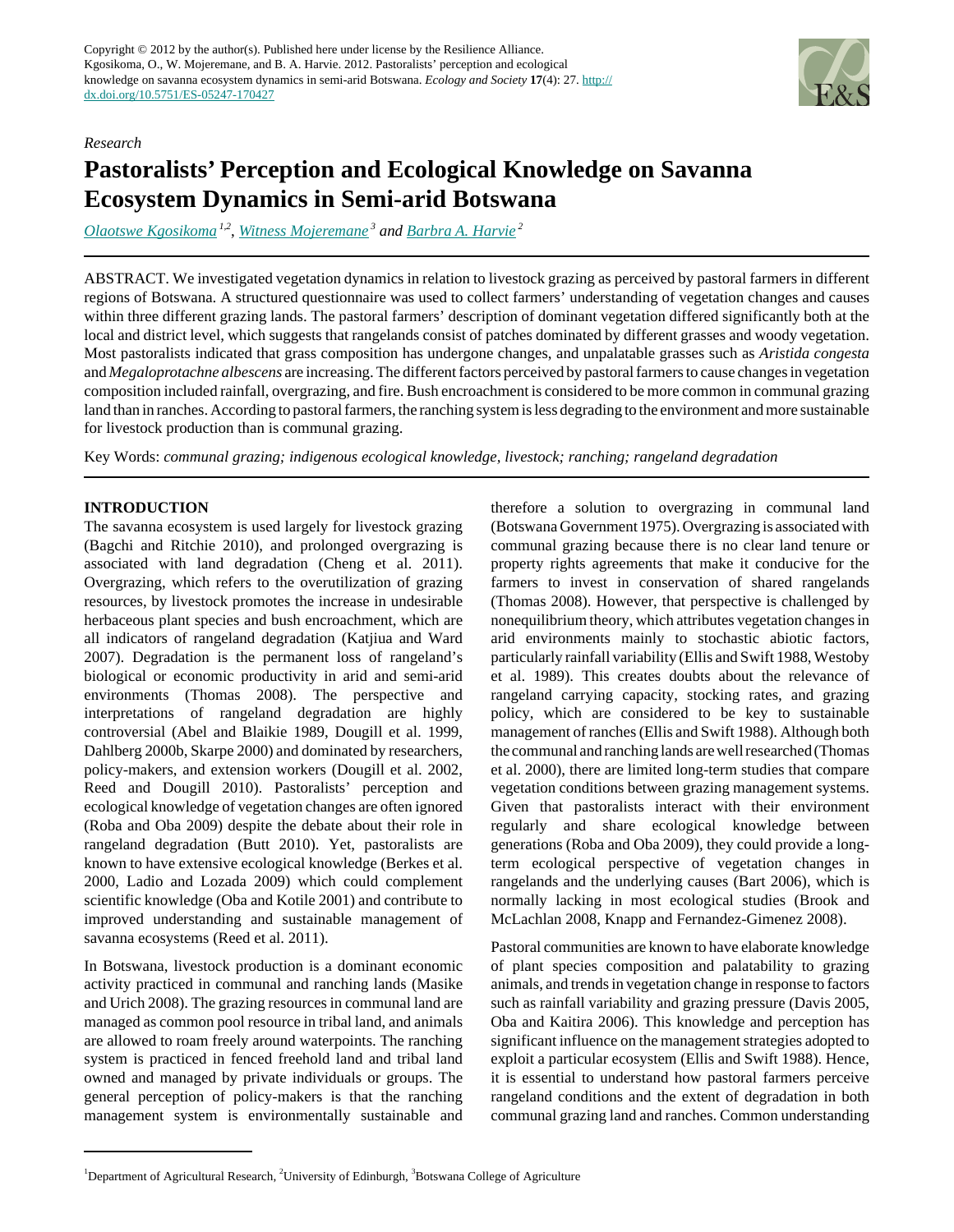| <b>Table 1.</b> The biophysical features of the study sites. |                                                         |                    |                                         |  |  |  |
|--------------------------------------------------------------|---------------------------------------------------------|--------------------|-----------------------------------------|--|--|--|
| District                                                     | Mean annual<br>precipitation<br>(mm)<br>$(1988 - 2009)$ | Soils              | Vegetation                              |  |  |  |
| <b>Southern</b>                                              | 475                                                     | Noncalcareous loam | Acacia giraffae tree savanna            |  |  |  |
| Kweneng                                                      | 434                                                     | Noncalcareous sand | Central Kalahari bush sayanna           |  |  |  |
| Gantsi                                                       | 368                                                     | Calcareous         | Northern Kalahari tree and bush savanna |  |  |  |
|                                                              |                                                         |                    |                                         |  |  |  |

of rangeland degradation by both researchers and pastoral communities is crucial for combating rural poverty and environmental degradation (Kessler and Stroosnijder 2010), and is relevant to all stakeholders.

Previous studies conducted in Botswana have provided broad knowledge of local perceptions of environmental degradation associated with dominant livelihoods such as arable farming and veld products exploitation (Chanda 1996, Ringrose et al. 1996). However, community-based ecological knowledge differs based on interests like veld products and grazing (Oba et al. 2008). We focus specifically on knowledge and perception of vegetation dynamics and livestock grazing in both communal grazing lands and ranches. Traditional ecological knowledge is unique to different places and communities (Fernandez-Gimenez 2000), and even to different individuals within a community. Therefore, examining the pastoralists' ecological knowledge under different cultural and environmental conditions is expected to provide a broader understanding of ecosystem dynamics. Our objectives are to use pastoral ecological knowledge to (i) characterize the composition of grass species, (ii) characterize the dynamics of woody vegetation, and (iii) compare the effects of rangeland management systems on vegetation and livestock production in different ecological systems.

#### **MATERIAL AND METHODS**

#### **Study area**

The study was carried out in three sites located at Xanagas, Matlolakgang, and Goodhope (Fig. 1). The three sites represented the ecological variation across the country. Three fenced ranches, one from each site, were randomly selected from a list of ranches used as monitoring sites in different regions of Botswana. Data were also collected from communal grazing lands close to selected ranches. The communal grazing land did not have well-defined boundaries and was shared by communities from several different villages. Subsequently, the sampling area for Xanagas included pastoral farmers from the villages of Karakubis and Charleshill, while the Matlolakgang sample area consisted of Ngware, Malwelwe, and Molepolole villages. In Goodhope, the sampled farmers included those from Sheep farm and Metlojane villages. The study sites also represented different ethnic groups (e.g., Bakgalagadi, Basarwa, Baherero, Bakwena, Barolong, and other Tswana tribes); therefore, the results are likely to have wide application regionally and nationally. The three study site areas were located in savanna biome but were characterized by different biophysical features (e.g., rainfall and soil type), as described in Table 1.

**Fig. 1**. Locations of the three study sites in Botswana (Matlolakgang is located between Malwele and Ngware).



#### **Sampling and data collection**

Data on vegetation dynamics in grazing lands were collected between May and June 2009 using a structured questionnaire. This approach is increasingly being used by ecologists to investigate changes in ecological systems associated with human behavior (White et al. 2005). Rapid assessment interviews with local people are relatively inexpensive and provide reliable information on resource trends (Jones et al. 2008). Even though the structured questionnaire is not flexible enough to allow in-depth discussion of some topics, its use in this study was preferred to that of semi-structured interviews because it standardized the way respondents were asked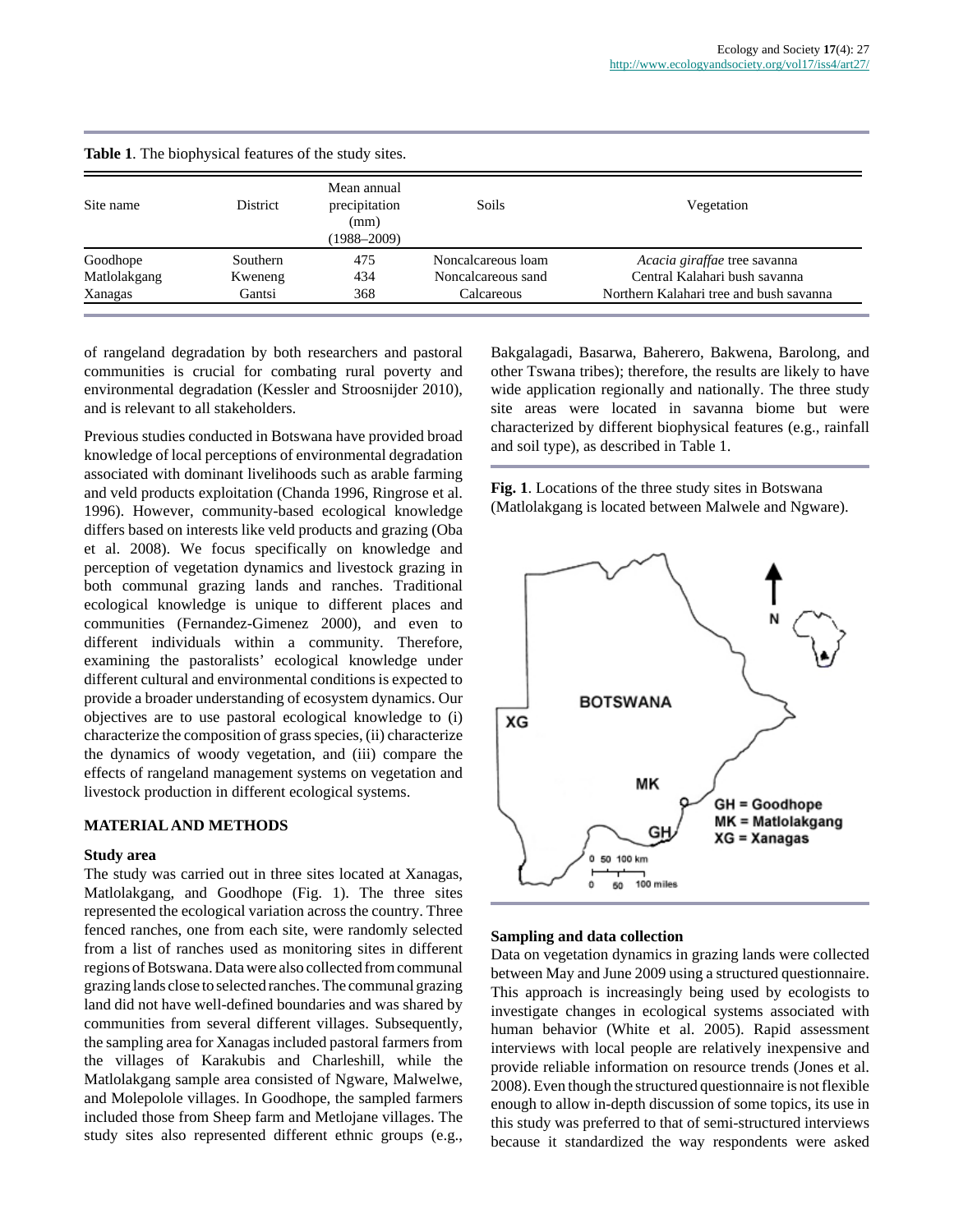questions by different interviewers in order to minimize sources of error (e.g., inter-interviewer variability) (Bryman 2004). The questionnaire consisted of both close- and openended questions, but open-ended questions were coded during data entry. The questionnaire was dominated by open-ended questions to allow respondents to express their knowledge of rangeland condition in their own terms, as suggested by Bryman (2004).

The interviews were conducted face-to-face with individual pastoral farmers using the national language of Botswana, Setswana, which is mostly understood throughout the country (Mbaiwa and Stronza 2011). A total of 125 respondents from the pastoral communities in the three study sites were selected: Goodhope (*n* = 38), Matlolakgang (*n* = 42), and Xanagas (*n*  $=$  45). Initially, the target sample size per site was 50, but this was not achieved because some pastoralists were away from both villages and cattle-posts, where livestock are kept in communal land, during the survey period. There was no formal list of pastoral farmers at each site; therefore, either male or female respondents were selected from alternating households from a random starting point (household) to ensure that households had a fair chance of being selected irrespective of their social background.

The pastoralists had to characterize the grass composition within their grazing area by describing (i) dominant species, and (ii) grazing desirability or palatability of dominant grasses as very palatable, palatable, or unpalatable. Similar Setswana names are used for different grasses, so the validity of the results of this study was increased by asking pastoral farmers to describe species in detail or show enumerators the species in the field whenever the local name was not specific. The pastoralists also had to describe (iii) trends in individual grass species by indicating whether a particular species had increased (increasers), decreased (decreaser), or remained stable (stable) within the past five years or within historical knowledge. Other authors (Roba and Oba 2009) indicated that pastoral farmers commonly use terms such as increasing, not changing, or decreasing during assessment of species trends. Pastoralists were also asked whether grass composition had changed historically and what were the causal factors linked to the observed changes.

In order to characterize woody vegetation within their grazing lands, pastoralists were asked to describe (i) the dominant woody plant species, (ii) their trend as stable, increasing, or decreasing, and (iii) their suitability (palatability) to grazing animals as very palatable or not palatable. Pastoral farmers were also asked whether bush encroachment was a problem within their grazing lands, what its impact was, and what current management strategies were being used to address the problem. Woody plant species associated with bush encroachment were also identified by pastoralists. The association between rangeland degradation and grazing management systems was established by asking whether observed degradation was common in either communal or ranching grazing lands. The pastoralists were further asked to indicate whether the perceived changes in grass composition and bush encroachment were more pronounced in any particular grazing management system.

## **Data analysis**

The collected data on rangeland condition were analyzed quantitatively using Statistical Package for the Social Sciences (SPSS 15). Cross-tabulation and Chi-square tests were used to determine differences between pastoralists' responses between sites. The response rates to some questions, such as plant palatability to livestock, were low to the extent that it was not possible to make comparisons between sites. In such cases, the responses were grouped together irrespective of study sites, and the general pattern was reported. A comparison between young  $( \leq 30 \text{ years})$  and old pastoralists' perception of changes in grass composition and bush encroachment was determined using Chi-square tests.

## **RESULTS**

#### **Grass compositions as perceived by pastoralists**

Pastoralists identified different grasses as dominant at the three sites (Table 2). However, *Aristida congesta* and *Stipagrostis uniplumis* were considered to be dominant by more than half of respondents in all three grazing lands, with *A. congesta* being identified as dominant by 97.4% and 88.9% of pastoralists at Goodhope and Xanagas, respectively. A significant proportion of pastoral farmers at Matlolakgang (81%) identified *Megaloprotachne albescens* as a dominant grass species in their grazing area. All pastoralists at Goodhope mentioned *Cynodon dactylon* as an abundant grass species in their grazing lands. Most pastoralists classified only *C. dactylon* and *Schmidtia pappophoroides* as very palatable, while most of the dominant grasses were largely perceived as only moderately palatable for grazing. Among dominant grasses, *A. congesta* and *M. albescens* were mainly perceived as unpalatable for grazing.

The rangelands at Goodhope and Matlolakgang were mainly perceived to have undergone changes in grass composition (63% and 73%, respectively), which significantly differed with the perception of Xanagas pastoralists, who largely indicated that grass composition had not changed  $(53.3\%) (\chi^2)$  $= 22.3, P < 0.001$ ). This perception was consistent between younger ( $\leq$  30 years) and older pastoralists ( $\chi^2$  = 4.4, *P* > 0.05), but a significant number of pastoralists at Goodhope (21.1%) did not know whether grass composition had changed. The change in grass composition was characterized by an increase in unpalatable grasses, such as *A. congesta* and *M. albescens*, and a decline in moderately palatable grasses, such as *Eragrostis pallens*, *Eragrostis rigidior*, and *S. uniplumis* (Table 2). The changes in grass composition were mainly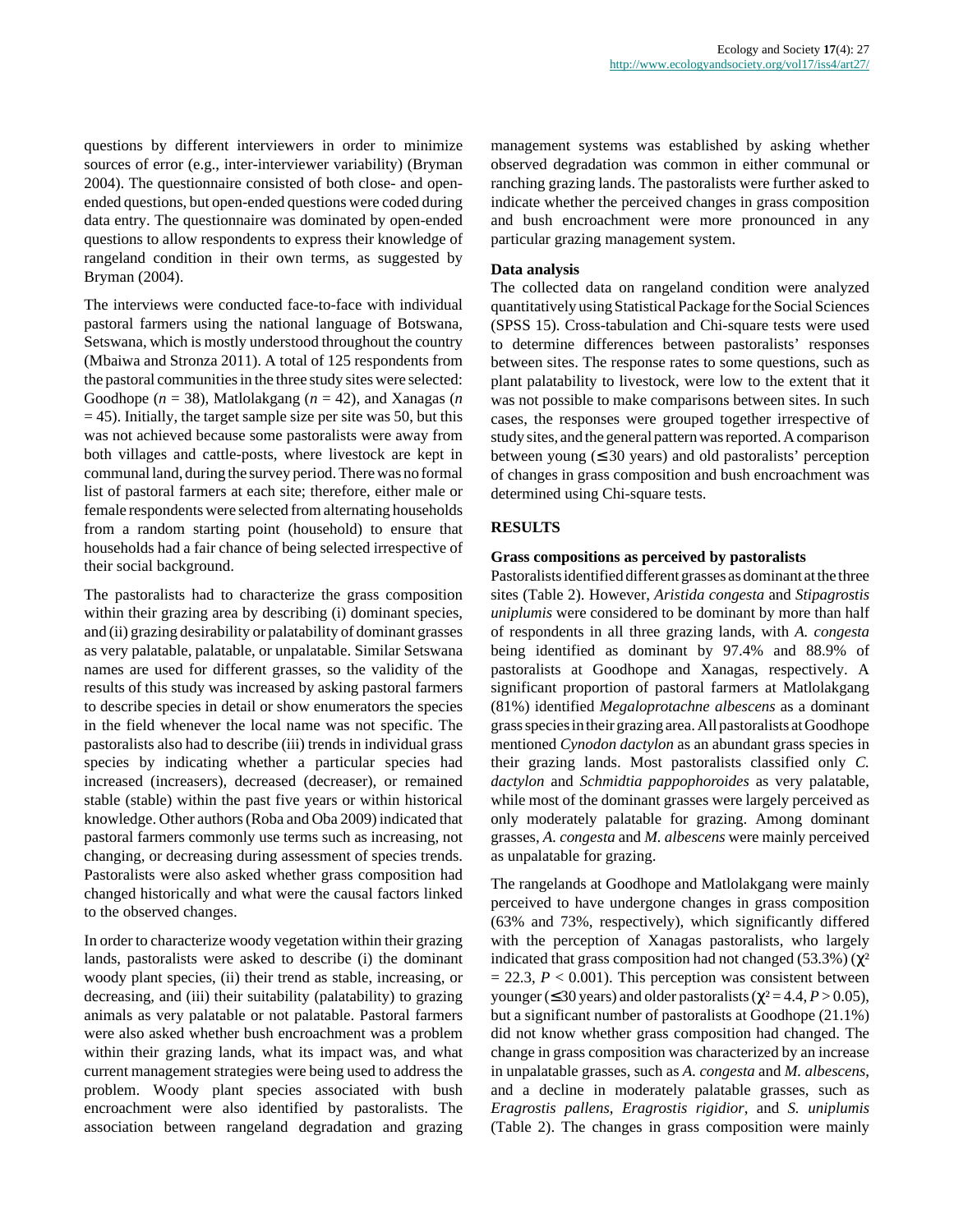|                           |               |                                    | % of respondents who named species as dominant |                            |                       |           |                      |
|---------------------------|---------------|------------------------------------|------------------------------------------------|----------------------------|-----------------------|-----------|----------------------|
| Scientific name           | Local name    | Grazing<br>suitability<br>/trends† | Goodhope<br>$(n=38)$                           | Matlolakgang<br>$(n = 42)$ | Xanagas<br>$(n = 45)$ | $\chi^2$  | $P$ value $\ddagger$ |
| Aristida congesta         | Seloka        | U/I                                | 97.4                                           | 52.4                       | 88.9                  | 28.5      | ***                  |
| Cenchrus ciliaris         | Mosekangwetsi | P                                  | List of grasses                                | $\Omega$                   | 2.2                   | <b>NA</b> | <b>NA</b>            |
| Cynodon dactylon          | Motlho        | V/S                                | 100.0                                          | 19.0                       | 2.2                   | 93.2      | ***                  |
| Eragrostis pallens        | Motsikiri     | P/D                                | 68.4                                           | 26.2                       | $\Omega$              | 46.6      | ***                  |
| Eragrostis rigidior       | Rathethe      | P/D                                | 26.3                                           | 31.0                       | $\boldsymbol{0}$      | 16.1      | ***                  |
| Megaloprotachne albescens | Mohaha        | U/I                                | 0                                              | 81.0                       | $\Omega$              | 92.3      | ***                  |
| Schmidtia pappophoroides  | Tshwang       | V                                  | 0                                              | 11.9                       | 55.6                  | 39.9      | ***                  |
| Stipagrostis uniplumis    | Tshikitshane  | P/D                                | 55.3                                           | 59.5                       | 53.3                  | 0.35      | <b>NS</b>            |
| Urochloa trichopus        | Phoka         | P                                  | 0                                              | 2.4                        | 55.6                  | 51.6      | ***                  |

#### **Table 2**. Proportions of pastoral farmers who indicated that different grasses were dominant within their rangelands.

†(U) unpalatable, (P) palatable, (V) very suitable, (I) increasing, (S) stable, (D) decreasing

 $\pm$  \*\*\* =  $P < 0.001$ ; NA = > 20% cells have expected values less than 5; NS =  $P > 0.05$ 

attributed to rainfall variability (Table 3), especially at Goodhope (63.2%) and Xanagas (82.2%). Overgrazing was another perceived causal factor for changes in grass composition, particularly at Goodhope (60.5%), though less so at Xanagas, where fire was suggested as a causal factor by 57.8% of respondents.

## **Woody vegetation composition as perceived by pastoralists**

Pastoralists identified different woody plant species as dominant within their grazing lands, though *Acacia* species were abundant in all regions (Table 4). A few woody plants species, such as *Acacia burkei* (31%) and *Dichrostachys cinerea* (78.6%), were perceived to be dominant by pastoralists at Matlolakgang only, while *Boscia albitrunca* was considered to be dominant by 65.8% of pastoralists at Goodhope. *Terminalia sericea* was largely perceived to be dominant by pastoralists grazing in Matlolakgang (83.3%) and Xanagas rangelands (95.6%), both of which are located in sandy regions (Table 4). Pastoralists generally acknowledged the importance of woody vegetation as a browsing resource, though not all woody plants were identified as suitable for browsing (Table 4). *B. albitrunca*, dominant at Goodhope, was considered to be very suitable for browsing by 80.8% of pastoralists. Most dominant woody plant species were considered to be moderately desirable for browsing, with the exception of *Acacia erioloba*, which was largely perceived as unsuitable for browsing (64.3%).

Bush encroachment was perceived as an environmental problem by the majority of both young  $( \leq 30 \text{ years})$  and old pastoralists ( $\chi^2$  = 2.33, *P* > 0.05) at all sites, though the perception differed significantly between sites ( $\chi^2$  = 9.94, *P* < 0.01). Most pastoralists at Matlolakgang (88.1%) considered their rangelands to be highly encroached by woody vegetation. Goodhope and Xanagas rangelands were perceived to be encroached by bushes by 68.4% and 57.8% of respondents, respectively. Most of the dominant woody plant species

identified as encroachers were increasing in respective rangelands, with the exception of *B. albitrunca* and *Ochna pulchra*, which were largely considered to be declining in the rangelands (Table 4). *D. cinerea* was largely considered to be increasing in Matlolakgang rangelands (94.4%).

The pastoralists' perceptions of the effect of bush encroachment on herbaceous vegetation at Goodhope, Matlolakgang, and Xanagas differed significantly ( $\chi^2 = 15.3$ ,  $P < 0.01$ ). Most respondents at Goodhope (68.4%), Xanagas (66.7%), and Matlolakgang (47.6%) indicated that bush encroachment had led to reduced primary grass production. However, some pastoralists, like 31.1% of the respondents at Xanagas, indicated that bush encroachment had no effect on grass productivity, while 28.6% of pastoralists at Matlolakgang indicated that they did not know the effects of bush encroachment on herbaceous vegetation. Most pastoral farmers (80.8%) indicated that nothing was being done to mitigate bush encroachment, while only 14.4% of all pastoral farmers indicated that they were cutting down trees to control bush encroachment. Small proportions (3.2% and 1.6%) of pastoral farmers indicated that they practiced rotational grazing and fire (burning) to control bush encroachment, respectively.

#### **Effects of rangeland management systems on vegetation and livestock production**

The pastoral farmers' perception of the effect of rangeland management systems on vegetation changes differed both locally and between sites. The changes in grass species composition were considered to be more pronounced in communal grazing land than in ranches, especially at Matlolakgang (Fig. 2a). But many pastoralists, particularly at Xanagas (31.1%), indicated that changes in grass composition were also common under the ranching system, while others indicated that both management systems were affected similarly (Fig. 2a). The pastoral farmers' perception also differed strongly on the occurrence of bush encroachment in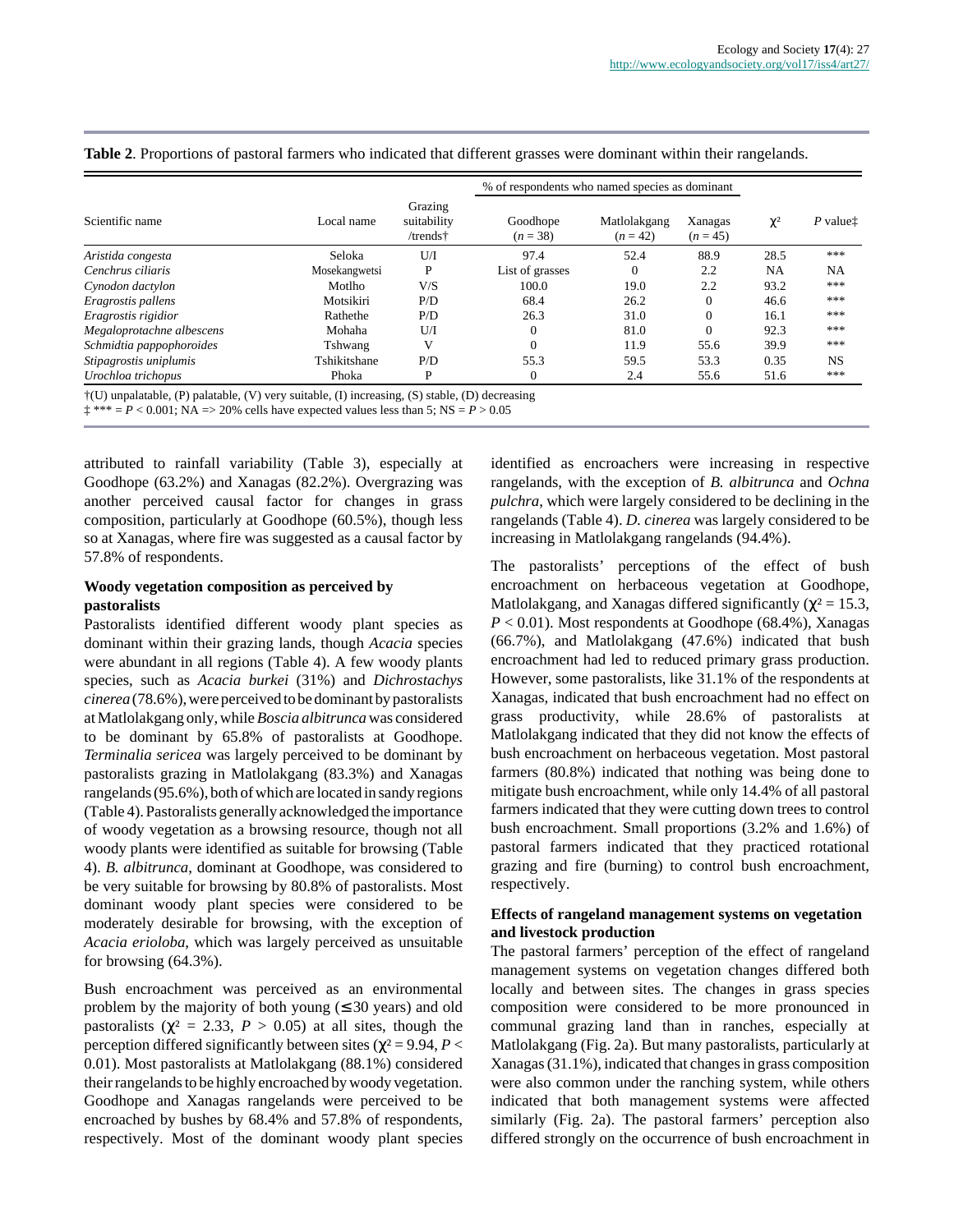|             |                           |                      | % of respondents at different sites |                       |          |           |
|-------------|---------------------------|----------------------|-------------------------------------|-----------------------|----------|-----------|
| Factors     | Overall % of<br>responses | Goodhope<br>$(n=38)$ | Matlolakgang<br>$(n=42)$            | Xanagas<br>$(n = 45)$ | $\chi^2$ | $P$ value |
| Fire        | 25.6                      | 7.9                  | 7.1                                 | 57.8                  | 38.2     | ***       |
| Overgrazing | 46.5                      | 60.5                 | 23.8                                | 15.6                  | 21.1     | ***       |
| Rainfall    | 59.2                      | 63.2                 | 31.0                                | 82.2                  | 24.0     | ***       |

**Table 3**. Factors considered to have contributed to changes in the composition of grasses.

both communal and ranching rangelands between the study sites ( $\chi^2$  = 30.8, *P* < 0.001). Bush encroachment was considered to be a problem in communal grazing areas at all sites (Fig. 2b), though some pastoralists, particularly in Xanagas (37.8%), also reported an increase in woody vegetation under the ranching system. However, 36.8% of pastoralists at Goodhope did not know whether bush encroachment was a problem in either of the two systems. Pastoralists largely considered communal grazing land to be more prone to overgrazing (70.4%) than were ranches (5.6%), while 20.8% reported that both systems had a similar degrading effect on the environment. Ranches were considered by 74.4% of respondents to be more appropriate for livestock production than was a communal grazing system. About 18.4% of the pastoral farmers perceived both rangeland management systems to be more sustainable for livestock production, while only 7.2% favored the communal grazing system.

#### **DISCUSSION**

The results of this study show that most pastoral farmers are knowledgeable about grass composition, palatable plant species, and trends in vegetation and their causes within their local environment, as suggested in the literature (Fernandez-Gimenez 2000). However, pastoralists' knowledge is not uniformly shared within or between pastoral communities, as indicated by the lack of agreement on some aspects of vegetation dynamics, which is consistent with other studies (Knapp and Fernandez-Gimenez 2008, Kassam 2009).

#### **Grass compositions as perceived by pastoralists**

Pastoralists' responses showed differences in dominant grass species in their respective grazing lands, even at the local level, which suggests that rangelands are spatially heterogeneous. The heterogeneity of the grass composition across the landscape was probably influenced by variability in soil characteristics, grazing pressure (Cole and Brown 1976, Roba and Oba 2009), and rainfall (Thomas and Twyman 2004), as observed during the ecological assessment (Kgosikoma 2011). The dominance of *A. congesta*, which is an increaser II species **Fig. 2**. Grass composition change (a) and bush encroachment (b) in relation to grazing management systems as percieved by pastoralists at Goodhope (GH), Matlolakgang (MK), and Xanagas (XG) (Missing columns  $=$  no respondents).

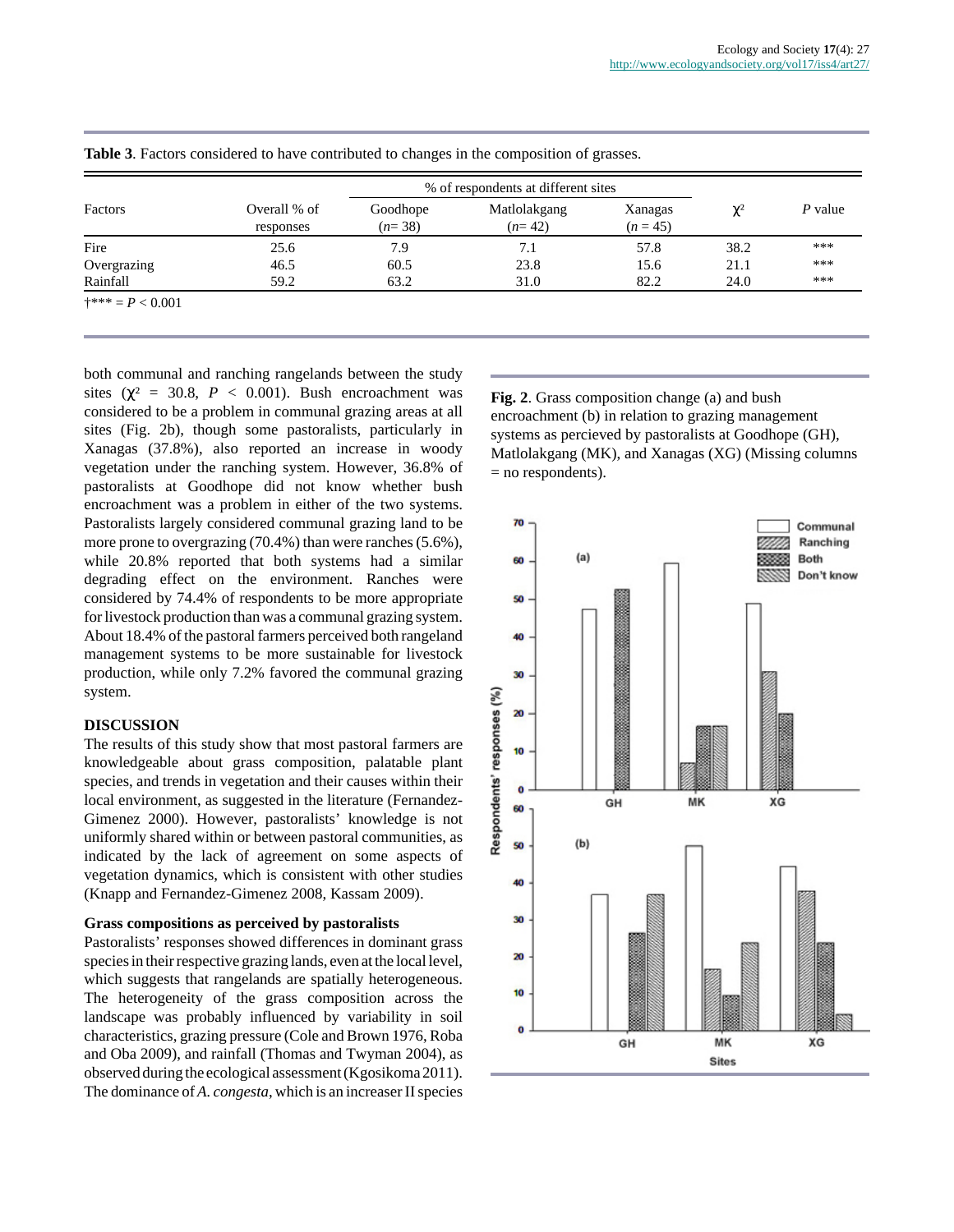| Scientific name       |              |                                     | % of presence response at different sites |                            |                       |           |                      |
|-----------------------|--------------|-------------------------------------|-------------------------------------------|----------------------------|-----------------------|-----------|----------------------|
|                       | Local name   | Browsing<br>suitability<br>/trends† | Goodhope<br>$(n=38)$                      | Matlolakgang<br>$(n = 42)$ | Xanagas<br>$(n = 45)$ | $\chi^2$  | P value <sup>†</sup> |
| Acacia burkei         | Mokgwa       | S                                   | $\overline{0}$                            | 31                         | $\Omega$              | <b>NA</b> | <b>NA</b>            |
| Acacia erioloba       | Mogotlho     | $U/S^*$                             | 86.8                                      | 23.8                       | 28.9                  | 39.3      | ***                  |
| Acacia hebeclada      | Sekhi        | S/I                                 | 73.7                                      | 4.8                        | 68.9                  | 49.3      | ***                  |
| Acacia mellifera      | Mongana      | S/I                                 | 63.2                                      | 14.3                       | 75.6                  | 35.8      | ***                  |
| Acacia tortilis       | Mosu         | S/I                                 | 97.4                                      | 14.3                       |                       | 97.9      | ***                  |
| Boscia albitrunca     | Motlope      | V/D                                 | 65.8                                      | 16.7                       |                       | 49.5      | ***                  |
| Dichrostachys cinerea | Moselesele   | S/I                                 | $\overline{0}$                            | 78.6                       |                       | 88.6      | ***                  |
| Grewia flava          | Moretlwa     | S/I                                 | 92.1                                      | 21.4                       | 71.1                  | 44.9      | ***                  |
| Lonchocarpus nelsii   | Mhata        | V                                   | $\overline{0}$                            | 47.6                       | $\Omega$              | 47.1      | ***                  |
| Ochna pulchra         | Monyelenyele |                                     | $\Omega$                                  | 9.5                        | $\Omega$              | NA        | <b>NA</b>            |
| Terminalia sericea    | Mogonono     | S/I                                 | 21.1                                      | 83.3                       | 95.6                  | 54.5      | ***                  |
| Ziziphus mucronata    | Mokgalo      | V/I                                 | 52.6                                      | 7.1                        | 77.8                  | 44.4      | ***                  |

|  | Table 4. Proportions of farmers who indicated that different woody plant species were dominant within their grazing areas. |  |
|--|----------------------------------------------------------------------------------------------------------------------------|--|
|--|----------------------------------------------------------------------------------------------------------------------------|--|

† (U) unsuitable, S (suitable), (V) very suitable, (I) increasing, (S\*) stable, (D) decreasing (based on majority of respondents)

 $\ddagger$  NA = > 20% cells have expected values less than 5; \*\*\* = *P* < 0.001

(Trollope et al. 1989), probably indicates that overgrazing is occurring in both the ranches and communal grazing land due to keeping a high number of livestock that exceeds the rangeland's carrying capacity. This is further supported by the presence of few very palatable grass species, which may suggest that these species are overgrazed, as reported in other regions of Botswana (Reed et al. 2008).

The pastoralists, particularly at Goodhope and Matlolakgang, indicated that the composition of grass species had changed such that palatable grass species such as *E. rigidior* and *S. uniplumis* were being replaced by unpalatable species such as *A. congesta* and *M. albescens*, which may be an indication of overgrazing, as indicated in other studies (du Plessis et al. 1998, Roba and Oba 2009). However, the distribution of grasses could also be influenced by species' ability to adapt to local environmental conditions such as moisture availability and soil fertility (Muhumuza and Byarugaba 2009); therefore, differences in the composition of dominant grass species and trends could also be attributed to variability in rainfall and soil fertility between the three sites.

In fact, the pastoralists attributed changes in grass composition mainly to rainfall variability, which is consistent with the nonequilibrium explanation (Ellis and Swift 1988, Westoby et al. 1989). This is supported by studies conducted in the northeast part of Botswana, where local communities indicated that changes in their ecosystem were caused by variable rainfall (Chanda 1996, Dahlberg 2000a). Overgrazing was another factor perceived by pastoralists to contribute towards changes in the grass species composition, though more than 50% of them did not associate vegetation changes with livestock populations. According to Chanda (1996), pastoral farmers tend to evade blame for overgrazing, and this could explain why most of the respondents failed to mention overgrazing as a cause of vegetation changes in this study. Although fire is also known to influence the composition of savanna vegetation (Furley et al. 2008, Devineau et al. 2010), it was hardly mentioned by respondents in this study, except at Xanagas. The possible explanation could be that the laws of Botswana do not allow the use of fire as a management tool in rangelands. In addition, the government has invested in the construction and maintenance of firebreaks to reduce fire incidences in rangelands. The other possible explanation is that livestock grazing removes fuel load, which in turn reduces the possibility of fire (van Langevelde et al. 2003).

# **Woody vegetation composition as perceived by pastoralists**

The perceived dominant woody plant species differed between the three study sites, although *Acacia mellifera* and *Grewia flava* were widely distributed in all three sites. The variations in the composition of dominant woody plants could also be explained by landscape patches and heterogeneity both within each site and between sites, which is a function of rainfall variability (Sankaran et al. 2005) and soil fertility (Boone 2005, Tefera et al. 2008). Pastoralists' descriptions of dominant woody vegetation may suggest that the landscape consists of patches of land highly encroached or not encroached, as suggested by patch dynamics (Meyer et al. 2009).

The observation by pastoralists that bush encroachment was occurring was further validated during ecological assessment, particularly at Matlolakgang and Xanagas (Kgosikoma et al. 2012). Most of the woody plant species, such as *A. mellifera*, *G. flava*, and *D. cinerea*, that were perceived by pastoralists to be dominant have been associated with bush encroachment throughout the Kalahari ecosystem (Tews et al. 2004, Thomas and Twyman 2004), and therefore indicate that these grazing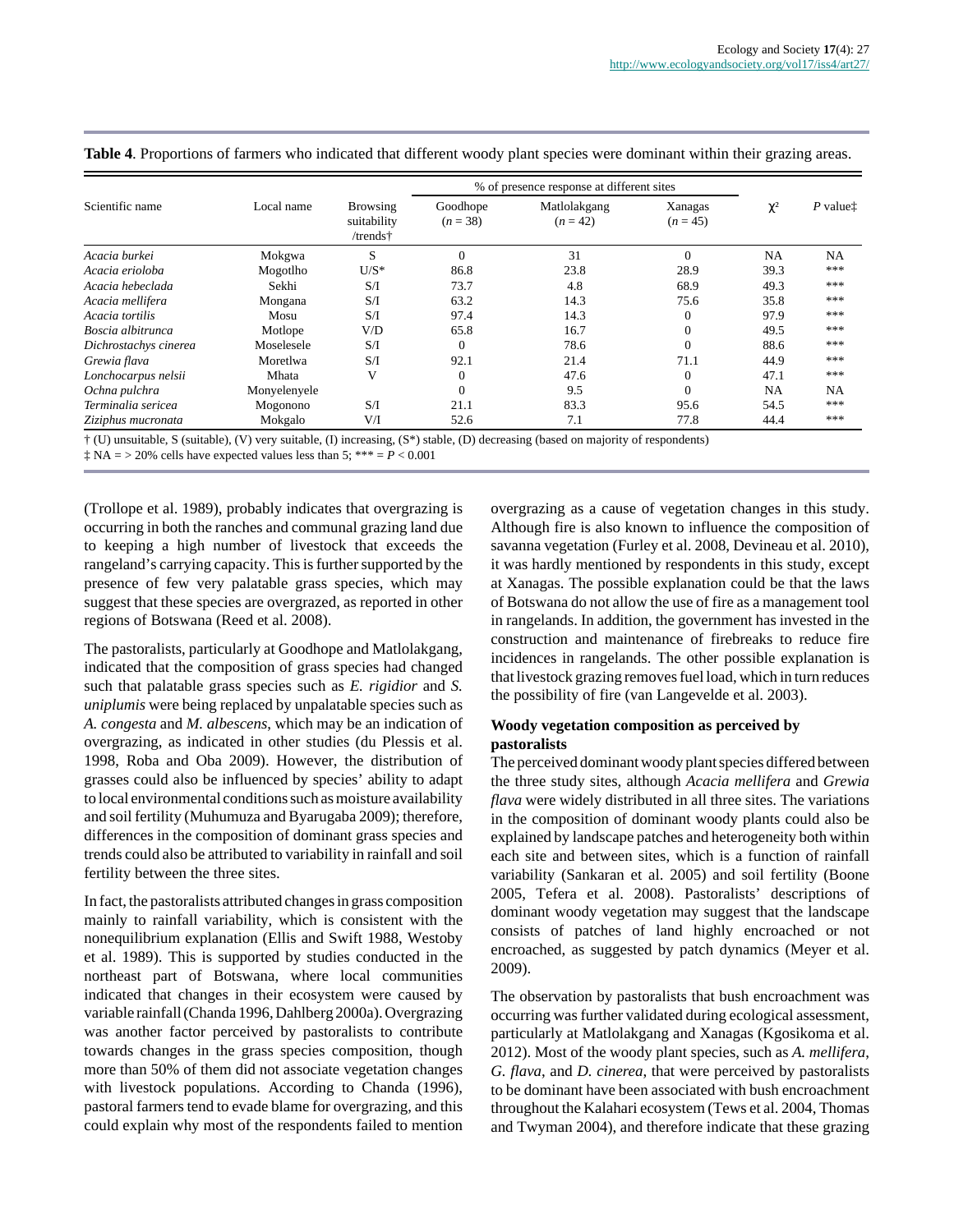lands are overgrazed (Reed et al. 2008). The abundance of *B. albitrunca* at Goodhope rangelands may indicate that part of those rangelands are in good condition and are not overgrazed, as suggested by ecologists (Reed et al. 2008). Furthermore, the pastoral communities indicated that the increase in encroacher woody plants in rangelands suppresses grass productivity, which reduces grazing area for livestock. This is in agreement with results of studies conducted in other parts of Botswana (Dougill et al. 1999) and elsewhere (Angassa and Oba 2008b), which also show that bush encroachment is common in rangelands. Bush encroachment therefore threatens the livelihoods of pastoral communities (Angassa and Oba 2008a), especially in developing countries.

Despite the negative impact of bush encroachment on grazing land, pastoral farmers also indicated that woody plants were important as feed for livestock. They indicated that the increase in woody plants in rangelands was beneficial as an essential fodder resource that supports livestock, as suggested by Moleele (1998) and Dougill et al. (1999). Woody plants such as *B. albitrunca*, *G. flava*, and *D. cinerea* are recognized as an important component of cattle diet, especially during dry periods, because of their nutrient-rich pods and their ability to flush early after the dry season, which is in agreement with observations by Moleele (1998). In addition, most of the woody plant species considered to be suitable for browsing by pastoral farmers in the this study are leguminous species, which are likely to have a high crude protein content, probably due to their ability to fix atmospheric nitrogen (Moleele 1998). The importance of woody plants as a fodder source could be the reason why most pastoralists in Botswana are currently not controlling bush encroachment. However, the consumption of the pods of woody plants by livestock is likely to be a mechanism that enhances bush encroachment through seed dispersal (Tews et al. 2004). It is, therefore, essential for pastoralists and researchers to work together for bush thickening to be controlled in savanna ecosystems.

# **Effects of rangeland management systems on vegetation and livestock production**

The effects of communal and ranching management on vegetation change were as debatable among pastoralists as they are among ecologists. However, a significant number of pastoralists in the this study indicated that changes in grass composition and bush encroachment were more pronounced in communal grazing land, although the ranching system was also affected. Pastoralists acknowledged that the communal grazing lands are more degraded than ranches. In contrast, a long-term satellite-based assessment of rangeland conditions in Botswana showed that ranches were more degraded than other land uses, including communal grazing land (Vanderpost et al. 2011). But, ecological assessment indicated that bush encroachment was high in both ranches and communal grazing lands (Kgosikoma et al. 2012), as suggested by some pastoralists. In a study conducted in Ethiopia, the Borana pastoralists indicated that changing from pastoral land use to ranches and private enclosures was a major cause of bush encroachment in rangelands (Dalle et al. 2006, Angassa and Oba 2008b), which contradicts the perception of pastoralists in the current study. Similarly, another study conducted in the Republic of South Africa showed that there was less bush encroachment in communal grazing areas because woody plants are cut and utilized by local communities (Wigley et al. 2009). The Botswana pastoralists' perception that ranches promote rangeland conservation could probably have been influenced by the Tribal Grazing Land Policy (Botswana Government 1975) promoted by the government of Botswana through its extension services, which promote ranching as sustainable grazing land use.

Most pastoralists indicated that the ranching management system was more sustainable for livestock production. This could be attributed partly to dual grazing rights because those allocated ranches are also allowed to use communal grazing land (Tsimako 1991). Hence, most pastoralists prefer to have ranches because this allows them to increase their herd sizes, but their management does not necessarily change to promote rangeland conservation (Motlopi 2006). Unlike the Masaai of Kenya and Borana of Ethiopia, pastoralists in Botswana no longer practice livestock herding (Reed et al. 2008) and are therefore likely to lose livestock in communal grazing land as animals go astray. Therefore, fenced ranches provide a more secure alternative for rearing livestock, especially since livestock owners spend more time away from the farm. However, privatization of a common-pool resource such as communal rangelands by absentee landowners threatens both the sustainability of ecosystems and the livelihood of local communities (Altrichter and Basurto 2008). It is therefore possible that pastoral farmers of Botswana are unaware of the implications of privatization of rangeland, which leads to shrinkage of communal grazing land.

# **CONCLUSION**

Pastoralists were knowledgeable about vegetation changes in their grazing land, though ecological knowledge was not uniformly shared. Their rangeland assessment indicated that savannas are highly heterogeneous spatially, and are dominated by different grasses and woody plant species. Yet, loss of palatable grass and bush encroachment was common in most grazing lands, which indicates that rangeland degradation is occurring in some patches of grazing savanna. The pastoral communities largely attributed changes in grass composition to rainfall variability, though overgrazing and fire were also mentioned. The pastoralists' perception is that bush encroachment negatively affects livestock production by suppressing grass productivity but also contributes positively as a valuable feed resource, particularly during the dry period. Pastoralists largely associated rangeland degradation with communal grazing lands, though some indicated that ranching lands were similarly affected. The results showed that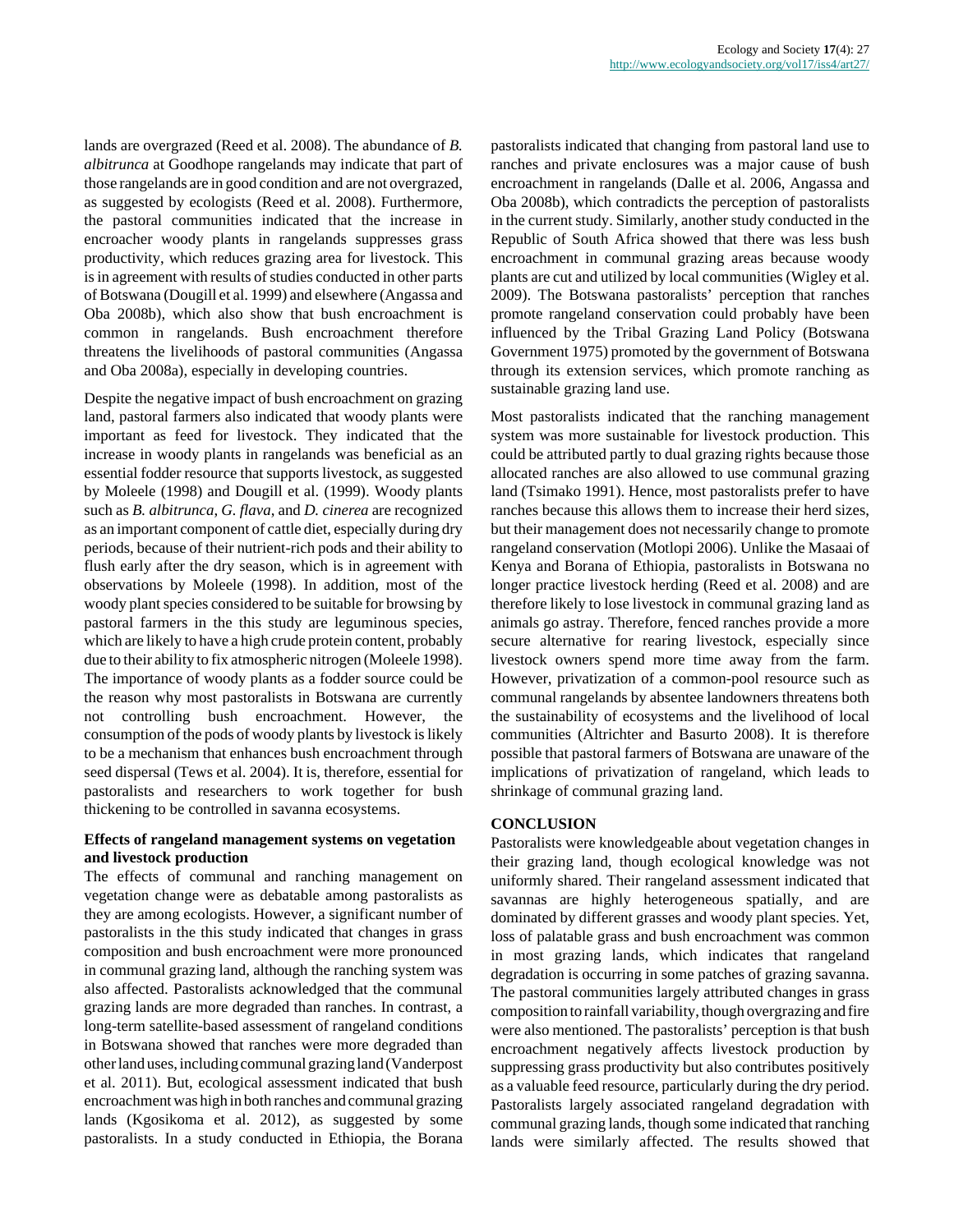pastoralists' knowledge could complement scientific knowledge and improve our understanding of savanna ecosystems. Hence, participation of pastoral communities is essential for monitoring rangeland conditions, and they should work with researchers and policy-makers to control bush encroachment.

*Responses to this article can be read online at:* [http://www.ecologyandsociety.org/issues/responses.](http://www.ecologyandsociety.org/issues/responses.php/5247) [php/5247](http://www.ecologyandsociety.org/issues/responses.php/5247)

#### **Acknowledgments:**

*The authors are thankful to the Commonwealth Scholarship and School of Geosciences (University of Edinburgh) for funding this research. The Department of Agricultural Research (Government of Botswana) is acknowledged for providing transport during fieldwork. We are also grateful to Mr. Andrew Moroka, Mr. K. Dintwe, field assistants, and pastoral farmers for their support and participation. We also thank the reviewers for their comments, which significantly improved this article.*

# **LITERATURE CITED**

Abel, N. O. J., and P. M. Blaikie. 1989. Land degradation, stocking rates and conservation policies in the communal rangelands of Botswana and Zimbabwe. *Land Degradation & Development* 1:101–123.

Altrichter, M., and X. Basurto. 2008. Effects of land privatisation on the use of common-pool resources of varying mobility in the Argentine Chaco. *Conservation & Society* 6:154–165. <http://dx.doi.org/10.4103/0972-4923.49209>

Angassa, A., and G. Oba. 2008a. Effects of management and time on mechanisms of bush encroachment in southern Ethiopia. *African Journal of Ecology* 46:186–196. [http://dx.](http://dx.doi.org/http://dx.doi.org/10.1007/s10745-007-9156-z) [doi.org/http://dx.doi.org/10.1007/s10745-007-9156-z](http://dx.doi.org/http://dx.doi.org/10.1007/s10745-007-9156-z)

Angassa, A., and G. Oba. 2008b. Herder perceptions on impacts of range enclosures, crop farming, fire ban and bush encroachment on the rangelands of Borana, Southern Ethiopia. *Human Ecology* 36:201–215.

Bagchi, S., and M. E. Ritchie. 2010. Introduced grazers can restrict potential soil carbon sequestration through impacts on plant community composition. *Ecology Letters* 13:959–968.

Bart, D. 2006. Integrating local ecological knowledge and manipulative experiments to find the causes of environmental change. *Frontiers in Ecology and the Environment* 4:541–546. [http://dx.doi.org/10.1890/1540-9295\(2006\)4\[541:ILEKAM\]2.0.](http://dx.doi.org/10.1890/1540-9295(2006)4[541:ILEKAM]2.0.CO;2)  $CO:2$ 

Berkes, F., J. Colding, and C. Folke. 2000. Rediscovery of traditional ecological knowledge as adaptive management. *Ecological Applications* 10:1251–1262. [http://dx.doi.](http://dx.doi.org/10.1890/1051-0761(2000)010[1251:ROTEKA]2.0.CO;2) [org/10.1890/1051-0761\(2000\)010\[1251:ROTEKA\]2.0.CO;2](http://dx.doi.org/10.1890/1051-0761(2000)010[1251:ROTEKA]2.0.CO;2)

Boone, R. B. 2005. Quantifying changes in vegetation in shrinking grazing areas in Africa. *Conservation and Society* 3.

Botswana Government. 1975. National policy on tribal grazing land. Government printer, Gaborone, Botswana.

Brook, R., and S. McLachlan. 2008. Trends and prospects for local knowledge in ecological and conservation research and monitoring. *Biodiversity and Conservation* 17:3501–3512. <http://dx.doi.org/10.1007/s10531-008-9445-x>

Bryman, A. 2004. Social research methods. Oxford University Press, New York, USA.

Butt, B. 2010. Pastoral resource access and utilization: quantifying the spatial and temporal relationships between livestock mobility, density and biomass availability in southern Kenya. *Land Degradation & Development* 21:520– 539. <http://dx.doi.org/10.1002/ldr.989>

Chanda, R. 1996. Human perceptions of environmental degradation in a part of the Kalahari ecosystem. *GeoJournal* 39:65–71. <http://dx.doi.org/10.1007/BF00174930>

Cheng, Y., M. Tsubo, T. Y. Ito, E. Nishihara, and M. Shinoda. 2011. Impact of rainfall variability and grazing pressure on plant diversity in Mongolian grasslands. *Journal of Arid Environments* 75:471–476. [http://dx.doi.org/10.1016/j.](http://dx.doi.org/10.1016/j.jaridenv.2010.12.019) [jaridenv.2010.12.019](http://dx.doi.org/10.1016/j.jaridenv.2010.12.019)

Cole, M. M., and R. C. Brown. 1976. The vegetation of the Ghanzi area of western Botswana. *Journal of Biogeography* 3:169–196. <http://dx.doi.org/10.2307/3038009>

Dahlberg, A. C. 2000a. Interpretations of environmental change and diversity: a critical approach to indications of degradation—the case of Kalakamate, northeast Botswana. *Land Degradation & Development* 11:549–562. [http://dx.doi.](http://dx.doi.org/http://dx.doi.org/10.1002/1099-145X(200011/12)11:6<549::AID-LDR413>3.0.CO;2-5) [org/http://dx.doi.org/10.1002/1099-145X\(200011/12\)11:6<549::](http://dx.doi.org/http://dx.doi.org/10.1002/1099-145X(200011/12)11:6<549::AID-LDR413>3.0.CO;2-5) [AID-LDR413>3.0.CO;2-5](http://dx.doi.org/http://dx.doi.org/10.1002/1099-145X(200011/12)11:6<549::AID-LDR413>3.0.CO;2-5)

Dahlberg, A. C. 2000b. Vegetation diversity and change in relation to land use, soil and rainfall—a case study from North-East District, Botswana. *Journal of Arid Environments* 44:19– 40. <http://dx.doi.org/http://dx.doi.org/10.1006/jare.1999.0566>

Dalle, G., B. L. Maass, and J. Isselstein. 2006. Encroachment of woody plants and its impact on pastoral livestock production in the Borana lowlands, southern Oromia, Ethiopia. *African Journal of Ecology* 44:237–246. [http://dx.doi.org/10.1111/](http://dx.doi.org/10.1111/j.1365-2028.2006.00638.x) [j.1365-2028.2006.00638.x](http://dx.doi.org/10.1111/j.1365-2028.2006.00638.x)

Davis, D. K. 2005. Indigenous knowledge and the desertification debate: problematising expert knowledge in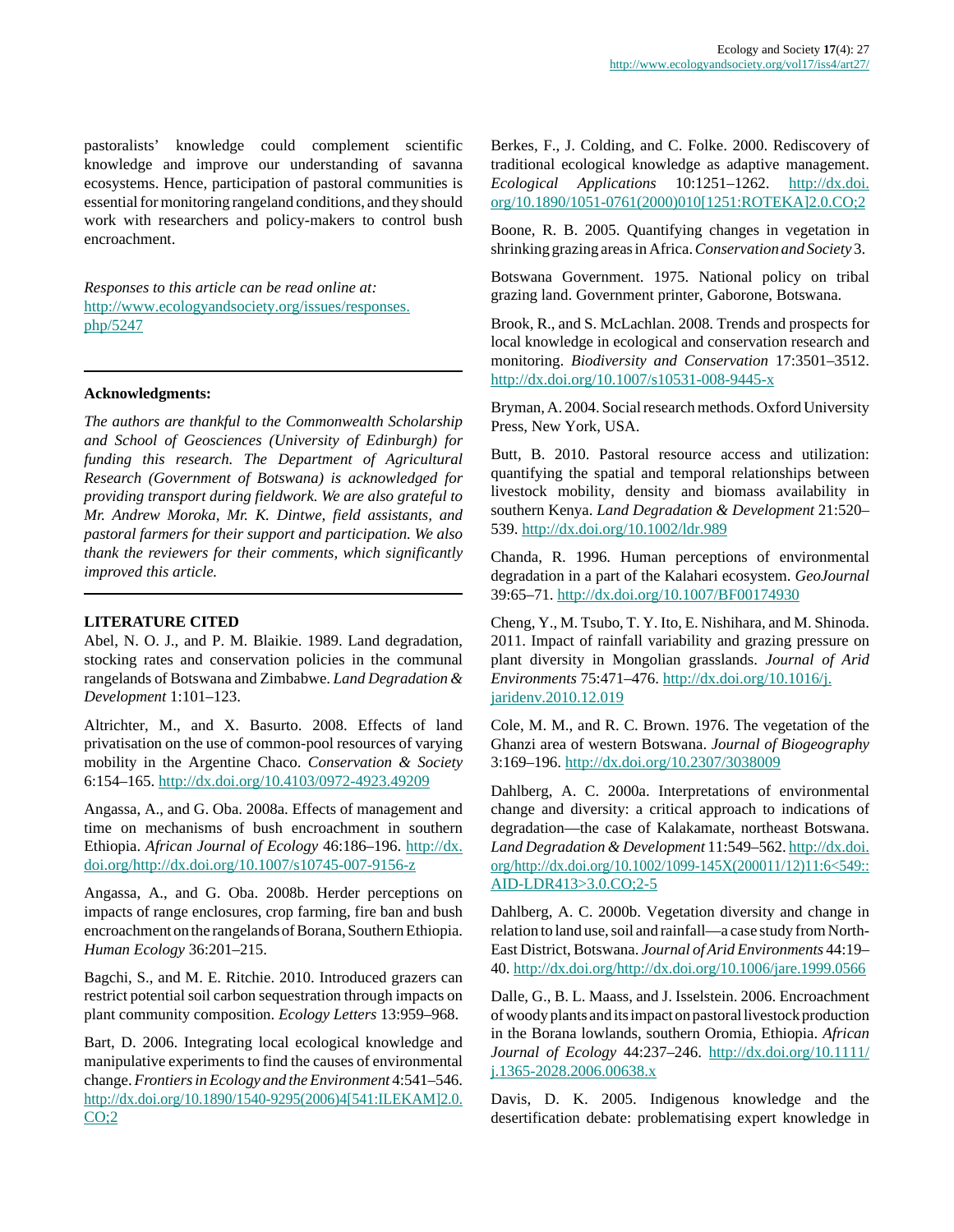North Africa. *Geoforum* 36:509–524. [http://dx.doi.](http://dx.doi.org/10.1016/j.geoforum.2004.08.003) [org/10.1016/j.geoforum.2004.08.003](http://dx.doi.org/10.1016/j.geoforum.2004.08.003)

Devineau, J.-L., A. Fournier, and S. Nignan. 2010. Savanna fire regimes assessment with MODIS fire data: their relationship to land cover and plant species distribution in western Burkina Faso (West Africa). *Journal of Arid Environments* 74:1092–1101. [http://dx.doi.org/10.1016/j.](http://dx.doi.org/10.1016/j.jaridenv.2010.03.009) [jaridenv.2010.03.009](http://dx.doi.org/10.1016/j.jaridenv.2010.03.009)

Dougill, A. J., D. S. G. Thomas, and A. L. Heathwaite. 1999. Environmental change in the Kalahari: integrated land degradation studies for nonequilibrium dryland environments. *Annals of the Association of American Geographers* 89:420– 442. <http://dx.doi.org/10.1111/0004-5608.00156>

Dougill, A. J., C. Twyman, D. S. G. Thomas, and D. Sporton. 2002. Soil degradation assessment in mixed farming systems of southern Africa: use of nutrient balance studies for participatory degradation monitoring. *Geographical Journal* 168:195–210. <http://dx.doi.org/10.1111/1475-4959.00048>

du Plessis, W. P., G. J. Bredenkamp, and W. S. W. Trollope. 1998. Development of a technique for assessing veld condition in Etosha National Park, Namibia, using key herbaceous species. *Koedoe* 41:19–29. [http://dx.doi.org/http://dx.doi.](http://dx.doi.org/http://dx.doi.org/10.4102/koedoe.v41i1.242) [org/10.4102/koedoe.v41i1.242](http://dx.doi.org/http://dx.doi.org/10.4102/koedoe.v41i1.242)

Ellis, J. E., and D. M. Swift. 1988. Stability of African pastoral ecosystems: alternate paradigms and implications for development. *Journal of Range Management* 41:450–459. <http://dx.doi.org/10.2307/3899515>

Fernandez-Gimenez, M. E. 2000. The role of Mongolian nomadic pastoralists' ecological knowledge in rangeland management. *Ecological Applications* 10:1318–1326. [http://](http://dx.doi.org/10.1890/1051-0761(2000)010[1318:TROMNP]2.0.CO;2) [dx.doi.org/10.1890/1051-0761\(2000\)010\[1318:TROMNP\]2.0.](http://dx.doi.org/10.1890/1051-0761(2000)010[1318:TROMNP]2.0.CO;2)  $CO<sub>2</sub>$ 

Furley, P. A., R. M. Rees, C. M. Ryan, and G. Saiz. 2008. Savanna burning and assessment of long-term fire experiments with particular reference to Zimbabwe. *Progress in Physical Geography* 32:611–634. [http://dx.doi.](http://dx.doi.org/10.1177/0309133308101383) [org/10.1177/0309133308101383](http://dx.doi.org/10.1177/0309133308101383)

Jones , J. P. G., M. M. Andriamarovololona, N. Hockley, J. M. Gibbons, and E. J. Milner-Gulland. 2008. Testing the use of interviews as a tool for monitoring trends in the harvesting of wild species. *Journal of Applied Ecology* 45:1205–1212. <http://dx.doi.org/10.1111/j.1365-2664.2008.01487.x>

Kassam, K.-A. 2009. Viewing change through the prism of indigeneous human ecology: findings from the Afghan and Tajik Pamirs. *Human Ecology* 37:677–690. [http://dx.doi.](http://dx.doi.org/10.1007/s10745-009-9284-8) [org/10.1007/s10745-009-9284-8](http://dx.doi.org/10.1007/s10745-009-9284-8)

Katjiua, M., and D. Ward. 2007. Pastoralists' perceptions and realities of vegetation change and browse consumption in the northern Kalahari, Namibia. *Journal of Arid Environments* 69:716–730. <http://dx.doi.org/10.1016/j.jaridenv.2006.11.010>

Kessler, A., and L. Stroosnijder. 2010. Debating land degradation: strategy development for Bolivian mountain valleys. *Land Degradation & Development* 21:480–483. <http://dx.doi.org/10.1002/ldr.986>

Kgosikoma, O. E. 2011. Understanding the savanna dynamics in relation to rangeland management systems and environmental conditions in semi-arid Botswana. Dissertation. University of Edinburgh, Edinburgh, Scotland.

Kgosikoma, O. E., B. A. Harvie, and W. Mojeremane. 2012. Bush encroachment in relation to rangeland management systems and environmental conditions in Kalahari ecosystem of Botswana. *African Journal of Agricultural Research* 7:2313–2319.

Knapp, C. N., and M. Fernandez-Gimenez. 2008. Knowing the land: a review of local knowledge revealed in ranch memoirs. *Rangeland Ecology & Management* 61:148–155. <http://dx.doi.org/10.2111/07-088.1>

Ladio, A. H., and M. Lozada. 2009. Human ecology, ethnobotany and traditional practices in rural populations inhabiting the Monte region: resilience and ecological knowledge. *Journal of Arid Environments* 73:222–227. [http://](http://dx.doi.org/10.1016/j.jaridenv.2008.02.006) [dx.doi.org/10.1016/j.jaridenv.2008.02.006](http://dx.doi.org/10.1016/j.jaridenv.2008.02.006)

Masike, S., and P. Urich. 2008. Vulnerability of traditional beef sector to drought and the challenges of climate change: the case of Kgatleng District, Botswana. *Journal of Geography and Regional Planning* 1:012-018.

Mbaiwa, J. E., and A. L. Stronza. 2011. Changes in resident attitudes towards tourism development and conservation in the Okavango Delta, Botswana. *Journal of Environmental Management* 92:1950–1959. [http://dx.doi.org/10.1016/j.](http://dx.doi.org/10.1016/j.jenvman.2011.03.009) [jenvman.2011.03.009](http://dx.doi.org/10.1016/j.jenvman.2011.03.009)

Meyer, K. M., K. Wiegand, and D. Ward. 2009. Patch dynamics integrate mechanisms for savanna tree-grass coexistence. *Basic and Applied Ecology* 10:491–499. [http://](http://dx.doi.org/10.1016/j.baae.2008.12.003) [dx.doi.org/10.1016/j.baae.2008.12.003](http://dx.doi.org/10.1016/j.baae.2008.12.003)

Moleele, N. M. 1998. Encroacher woody plant browse as feed for cattle. Cattle diet composition for three seasons at Olifants Drift, south-east Botswana. *Journal of Arid Environments* 40:255–268. <http://dx.doi.org/10.1006/jare.1998.0450>

Motlopi, K. 2006. Privatisation of rangelands, ranch development, management and equity: the case of area 4B, Botswana. Norwegian University of Life Sciences, Aas, Norway.

Muhumuza, M., and D. Byarugaba. 2009. Impact of land use on the ecology of uncultivated plant species in the Rwenzori mountain range, mid western Uganda. *African Journal of*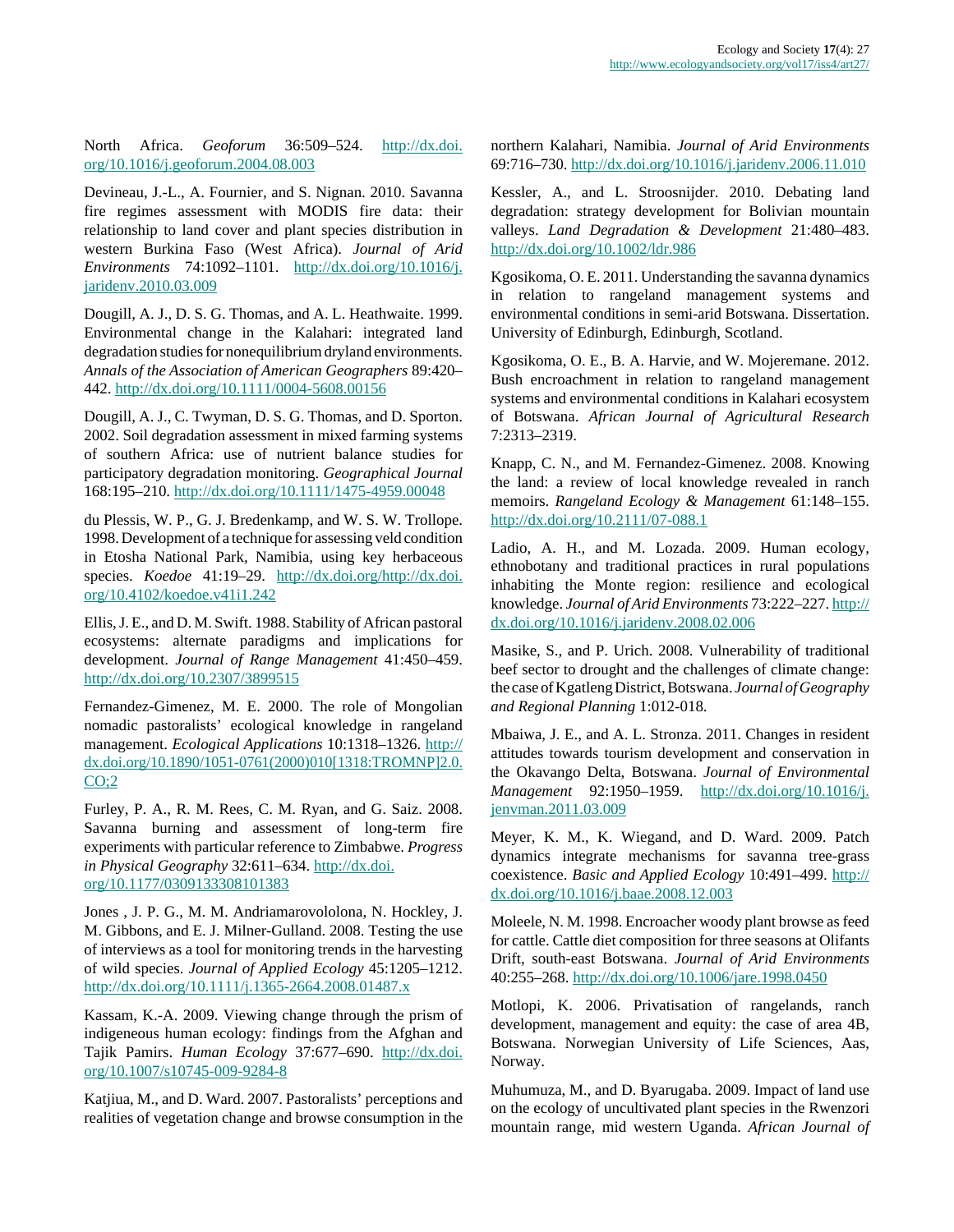# *Ecology* 47:614–621. [http://dx.doi.org/10.1111/](http://dx.doi.org/10.1111/j.1365-2028.2009.01033.x) [j.1365-2028.2009.01033.x](http://dx.doi.org/10.1111/j.1365-2028.2009.01033.x)

Oba, G., P. Byakagaba, and A. Angassa. 2008. Participatory monitoring of biodiversity in East African grazing lands. *Land Degradation & Development* 19:636–648. [http://dx.doi.](http://dx.doi.org/10.1002/ldr.867) [org/10.1002/ldr.867](http://dx.doi.org/10.1002/ldr.867)

Oba, G., and L. M. Kaitira. 2006. Herder knowledge of landscape assessments in arid rangelands in northern Tanzania. *Journal of Arid Environments* 66:168–186. [http://](http://dx.doi.org/10.1016/j.jaridenv.2005.10.020) [dx.doi.org/10.1016/j.jaridenv.2005.10.020](http://dx.doi.org/10.1016/j.jaridenv.2005.10.020)

Oba, G., and D. G. Kotile. 2001. Assessments of landscape level degradation in southern Ethiopia: pastoralists versus ecologists. *Land Degradation & Development* 12:461–475. <http://dx.doi.org/10.1002/ldr.463>

Reed, M. S., M. Buenemann, J. Atlhopheng, M. Akhtar-Schuster, F. Bachmann, G. Bastin, H. Bigas, R. Chanda, A. J. Dougill, W. Essahli, A. C. Evely, L. Fleskens, N. Geeson, J. H. Glass, R. Hessel, J. Holden, A. A. R. Ioris, B. Kruger, H. P. Liniger, W. Mphinyane, D. Nainggolan, J. Perkins, C. M. Raymond, C. J. Ritsema, G. Schwilch, R. Sebego, M. Seely, L. C. Stringer, R. Thomas, S. Twomlow, and S. Verzandvoort. 2011. Cross-scale monitoring and assessment of land degradation and sustainable land management: a methodological framework for knowledge management. *Land Degradation & Development* 22:261–271. [http://dx.doi.](http://dx.doi.org/10.1002/ldr.1087) [org/10.1002/ldr.1087](http://dx.doi.org/10.1002/ldr.1087)

Reed, M. S., and A. J. Dougill. 2010. Linking degradation assessment to sustainable land management: a decision support system for Kalahari pastoralists. *Journal of Arid Environments* 74:149–155. [http://dx.doi.org/10.1016/j.](http://dx.doi.org/10.1016/j.jaridenv.2009.06.016) [jaridenv.2009.06.016](http://dx.doi.org/10.1016/j.jaridenv.2009.06.016)

Reed, M. S., A. J. Dougill, and T. R. Baker. 2008. Participatory indicator development: What can ecologists and local communities learn from each other? *Ecological Applications* 18:1253–1269.<http://dx.doi.org/http://dx.doi.org/10.1890/07-0519.1>

Ringrose, S., R. Chanda, M. Nkambwe, and F. Sefe. 1996. Environmental change in the mid-Boteti area of north-central Botswana: biophysical processes and human perceptions. *Environmental Management* 20:397–410. [http://dx.doi.](http://dx.doi.org/10.1007/BF01203847) [org/10.1007/BF01203847](http://dx.doi.org/10.1007/BF01203847)

Roba, H. G., and G. Oba. 2009. Community participatory landscape classification and biodiversity assessment and monitoring of grazing lands in northern Kenya. *Journal of Environmental Management* 90:673–682. [http://dx.doi.](http://dx.doi.org/10.1016/j.jenvman.2007.12.017) [org/10.1016/j.jenvman.2007.12.017](http://dx.doi.org/10.1016/j.jenvman.2007.12.017)

Sankaran, M., N. P. Hanan, R. J. Scholes, J. Ratnam, D. J. Augustine, B. S. Cade, J. Gignoux, S. I. Higgins, X. Le Roux, F. Ludwig, J. Ardo, F. Banyikwa, A. Bronn, G. Bucini, K. K. Caylor, M. B. Coughenour, A. Diouf, W. Ekaya, C. J. Feral, E. C. February, P. G. H. Frost, P. Hiernaux, H. Hrabar, K. L. Metzger, H. H. T. Prins, S. Ringrose, W. Sea, J. Tews, J. Worden, and N. Zambatis. 2005. Determinants of woody cover in African savannas. *Nature* 438:846–849. [http://dx.doi.](http://dx.doi.org/10.1038/nature04070) [org/10.1038/nature04070](http://dx.doi.org/10.1038/nature04070)

Skarpe, C. 2000. Desertification, no-change or alternative states: Can we trust simple models on livestock impact in dry rangelands? *Applied Vegetation Science* 3:261–268. [http://dx.](http://dx.doi.org/http://dx.doi.org/10.2307/1479005) [doi.org/http://dx.doi.org/10.2307/1479005](http://dx.doi.org/http://dx.doi.org/10.2307/1479005)

Tefera, S., B. J. Dlamini, and A. M. Dlamini. 2008. Dynamics of savannas in Swaziland: enchroachment of woody plants in relation to land use and soil classes and indigenous knowledge on plants utilization. *Research Journal of Botany* 3:49–64. <http://dx.doi.org/10.3923/rjb.2008.49.64>

Tews, J., F. Schurr, and F. Jeltsch. 2004. Seed dispersal by cattle may cause shrub encroachment of *Grewia lava* on southern Kalahari rangelands. Applied Vegetation *Science* 7:89–102.

Thomas, D. S. G., D. Sporton, and J. Perkins. 2000. The environmental impact of livestock ranches in the Kalahari, Botswana: natural resource use, ecological change and human response in a dynamic dryland system. *Land Degradation & Development* 11:327–341.

Thomas, D. S. G., and C. Twyman. 2004. Good or bad rangeland? Hybrid knowledge, science, and local understandings of vegetation dynamics in the Kalahari. *Land Degradation & Development* 15:215–231. [http://dx.doi.](http://dx.doi.org/10.1002/ldr.610) [org/10.1002/ldr.610](http://dx.doi.org/10.1002/ldr.610)

Thomas, R. J. 2008. 10th anniversary review: addressing land degradation and climate change in dryland agroecosystems through sustainable land management. *Journal of Environmental Monitoring* 10:595–603. [http://dx.doi.](http://dx.doi.org/10.1039/b801649f) [org/10.1039/b801649f](http://dx.doi.org/10.1039/b801649f)

Trollope, W. S. W., A. L. F. Potgieter, and N. Zambatis. 1989. Assessing veld condition in the Kruger National Park South Africa using key grass species. *Koedoe* 32:67–94. [http://dx.](http://dx.doi.org/10.4102/koedoe.v32i1.465) [doi.org/10.4102/koedoe.v32i1.465](http://dx.doi.org/10.4102/koedoe.v32i1.465)

Tsimako, B., 1991. The Tribal Grazing Land Policy (TGLP) ranches performance to date. Agricultural Planning and Statistics, Gaborone, Botswana.

Vanderpost, C., S. Ringrose, W. Matheson, and J. Arntzen. 2011. Satellite based long-term assessment of rangeland condition in semi-arid areas: an example from Botswana. *Journal of Arid Environments* 75:383–389. [http://dx.doi.](http://dx.doi.org/10.1016/j.jaridenv.2010.11.002) [org/10.1016/j.jaridenv.2010.11.002](http://dx.doi.org/10.1016/j.jaridenv.2010.11.002)

van Langevelde, F., C. A. D. M. van de Vijver, L. Kumar, J. van de Koppel, N. de Ridder, J. van Andel, A. K. Skidmore, J. W. Hearne, L. Stroosnijder, W. J. Bond, H. H. T. Prins, and M. Rietkerk. 2003. Effects of fire and herbivory on the stability